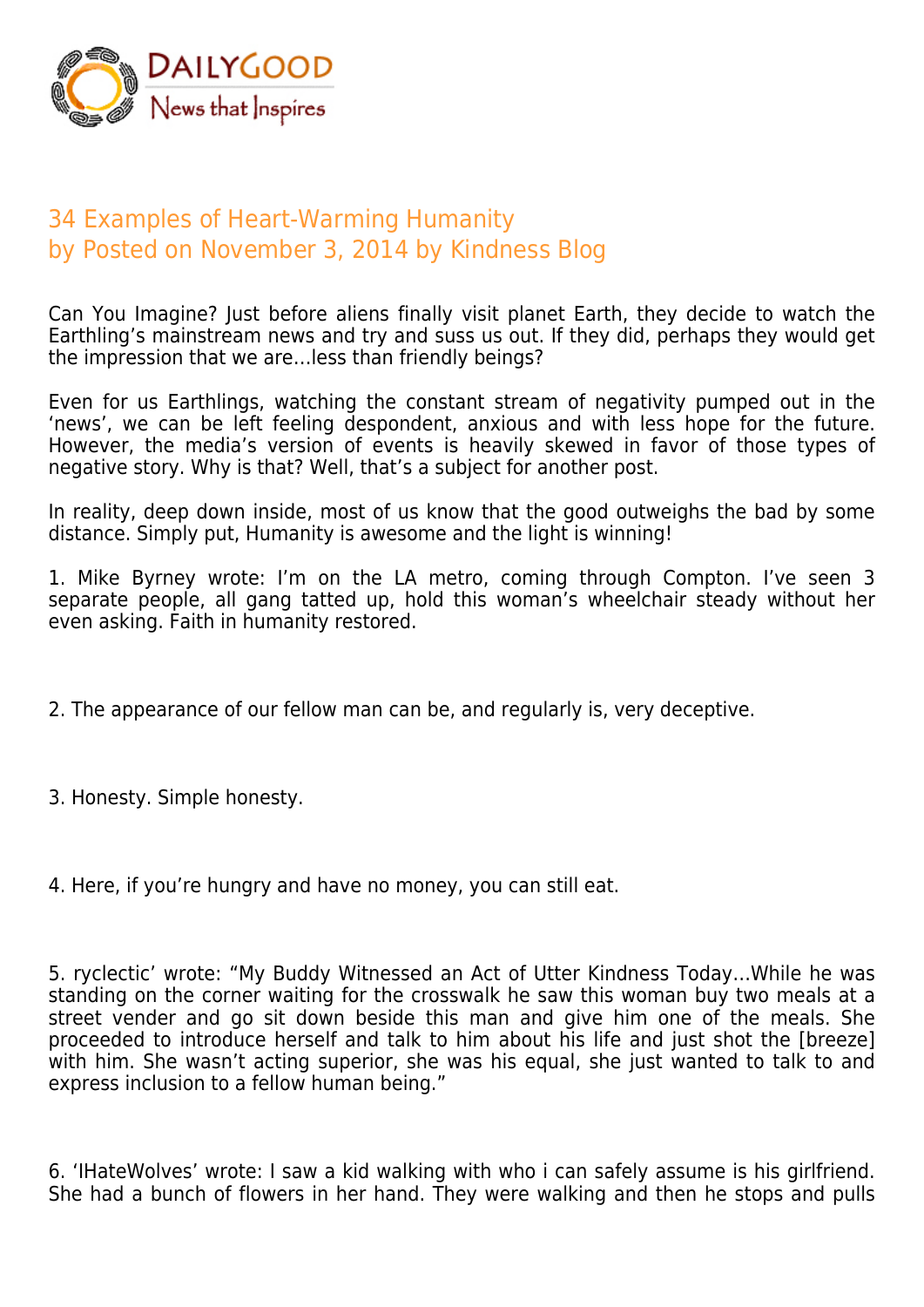out a piece of paper I assume was a poem. The whole time she stood like this and cried. Faith in the youth of humanity restored.

7. This is a picture of a chap called Tully holding a 46 year old, wheelchair bound man with severe mental handicaps. Tully picked him up so he could go on the hay ride with everyone else. 5 minutes into the ride the man got so excited that he peed all over himself and Tully. Tully sat there soaked in pee for the remainder of the 40 minute hay ride. As soon as it was over he changed the mans clothes before his own. If that doesn't show character we don't know what does.

8. Someone stole their fire-pit. They responded with deep kindness. Then that someone returned their fire-pit.

9. 'Whiskkas' wrote, "While waiting tables tonight, a mother and daughterstarted crying mid-meal. I had no idea what happened until a single guy at the table next to them handed me this note with his bill. Faith in humanity, restored."

10. What a simple, but brilliant idea. Suspended kindness!

11. 'giuse85′ wrote: Girl skips the line at the check-in passing in front of me. I tell her it wasn't very nice of her. I receive this and candy during the flight. Faith in humanity: restored.

12. 'Johspwns' wrote: This guy lent a homeless man his phone at the train station to let him call his mom and tell her that his bike tire was flat and he'd be late to visit her, faith in humanity restored.

13. HM wrote: Faith in humanity restored as people risk their lives on a busy highway to save a runaway dog (I was in a hot air balloon).

14. Concern, care and gentle advice from a stranger.

15. Good guy newspaper courier makes you feel good about humanity.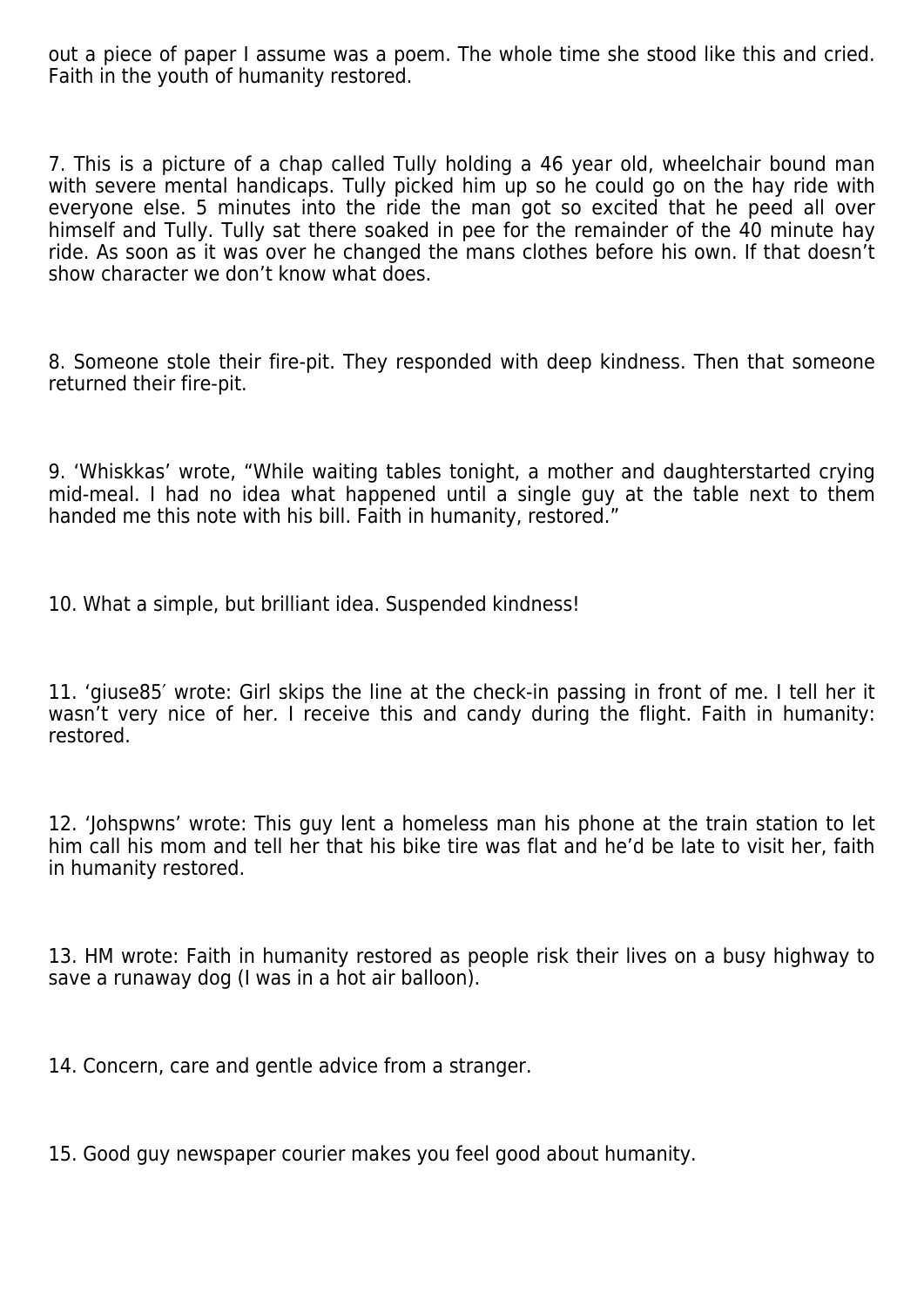16. Kindness comes back. Always.

17. 'YeOldeEnglishKnave' wrote: Had 10 inches of snow last night. Been stuck in traffic for 7 hours on a drive which usually takes 25 minutes. These kind people who live near bye are offering free tea or coffee to the drivers. Faith in humanity restored!

18. Nonprofit Group Turns Bus Into a Bathroom for the Homeless. The former public transit bus has been outfitted with two full private bathrooms and offers hot showers, clean toilets, shampoo, soap and towels free of charge. The founder of the nonprofit Lava Mae mobile shower bus said she wanted to return a sense of dignity to those living on the streets.

19. INSPIRING: Yuteru Domon, a 15-year-old junior high school student in Japan, collected 49,512 plastic bottle caps for a charity that gives children in developing countries access to polio vaccines.

20. I will not let you go. This woman spent 3 hours holding the horse's head above the tide after it got stuck in the mud on a beach in Australia. The horse was later rescued, unharmed.

21. Just…thank you.

22.

23.

24. Good Samaritans are everywhere!

25. Strangers Leave her Money While She Gently Sleeps. "alexthegreat90″ wrote: "I took this picture this morning. Ever been somewhere and seen something that amazed you? I'm at the east side McDonald's and this lady was sitting in front of me sleeping. She has everything she owns in a small backpack. Curled up with her blanket she sleeps not knowing what is going on around her. While she is sleeping everyone is getting their money out and putting it on the table so it's there when she wakes up."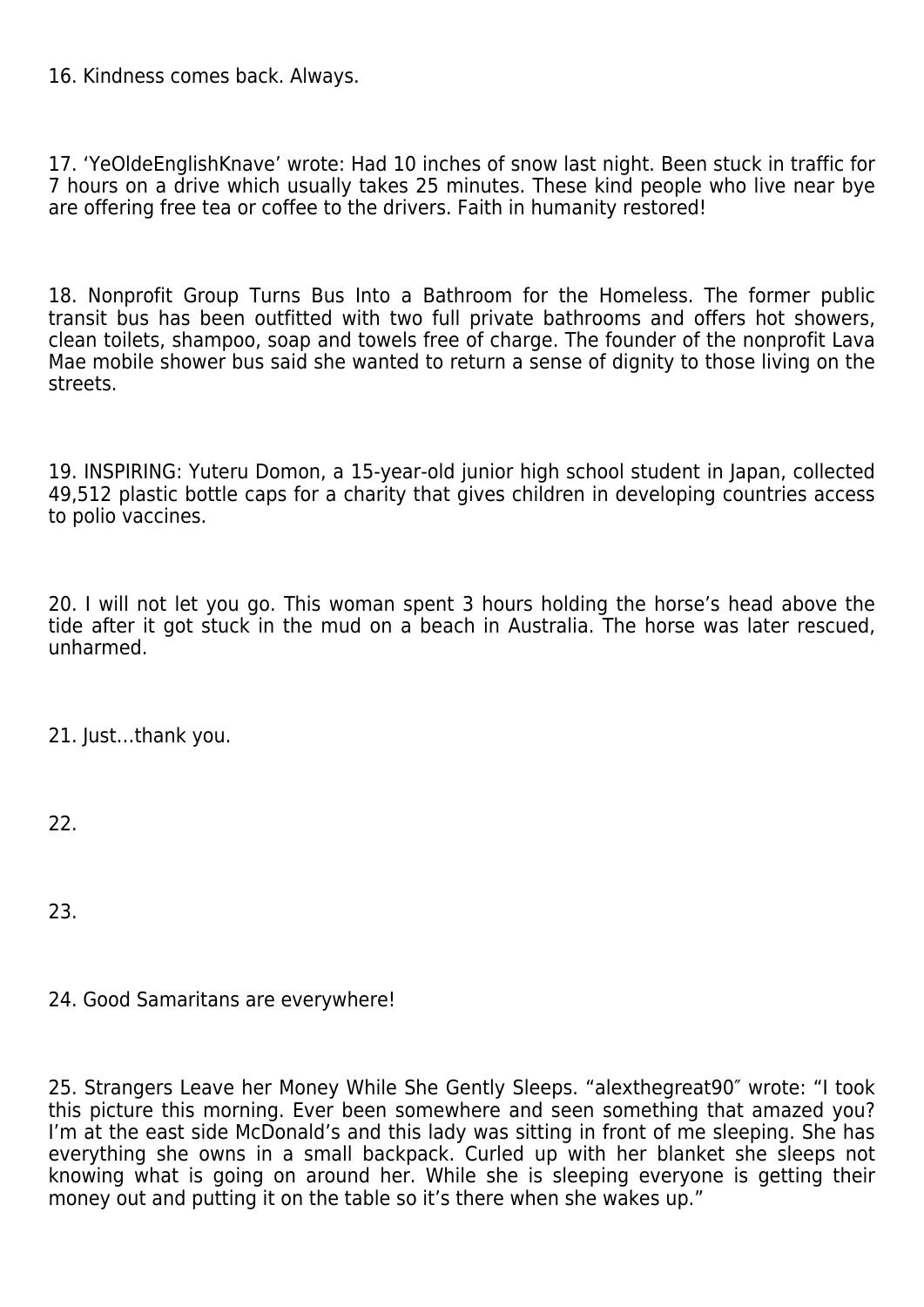26. Over and above…

27. The guys next to them only left the waitress 40 cents. Faith in humanity restored.

28. Moments after posing for a fun photograph at a local beauty spot, brave teenager Cheng Changjiang was dead. Despite being unable to swim, Cheng, 18, waded into the lake to save the lives of three young children who had got into trouble in the water. But the brave act cost the teenager - branded a 'hero' by onlookers - his life. Cheng was enjoying the public holiday at the rural spot in Xinyang, at Henan province in central China, when tragedy struck.

29. A girl saw this poor man, bought him a boxed lunch, and gently fed him.

30. Flowers on the subway.

30.

31. This is Krishnadas, a man who stands everyday for hours on end at Juhu Circle in Mumbai with a sign that says;'Apne dharm par chalo, sabse prem karo (Follow your religion, love everybody)'.

32. An elderly person passed away in the waiting hall of the Shanxi Taiyuan train station, China. A monk who happened to be waiting for his train went forth, held the deceased's hand, and proceeded to bless him.

33. "This picture was taken in Tenganan Village, Bali (2010). Tenganan is the most famous Bali Aga (original Balinese) village and is located close to Candi Dasa in East Bali. A man was playing bamboo music to entertain a disabled child which is not his son, but he loves this child likes he loves his own son."

34. This interaction between a Guatemalan girl and a tourist she just met, beautifully captures their shared happiness and humanity.